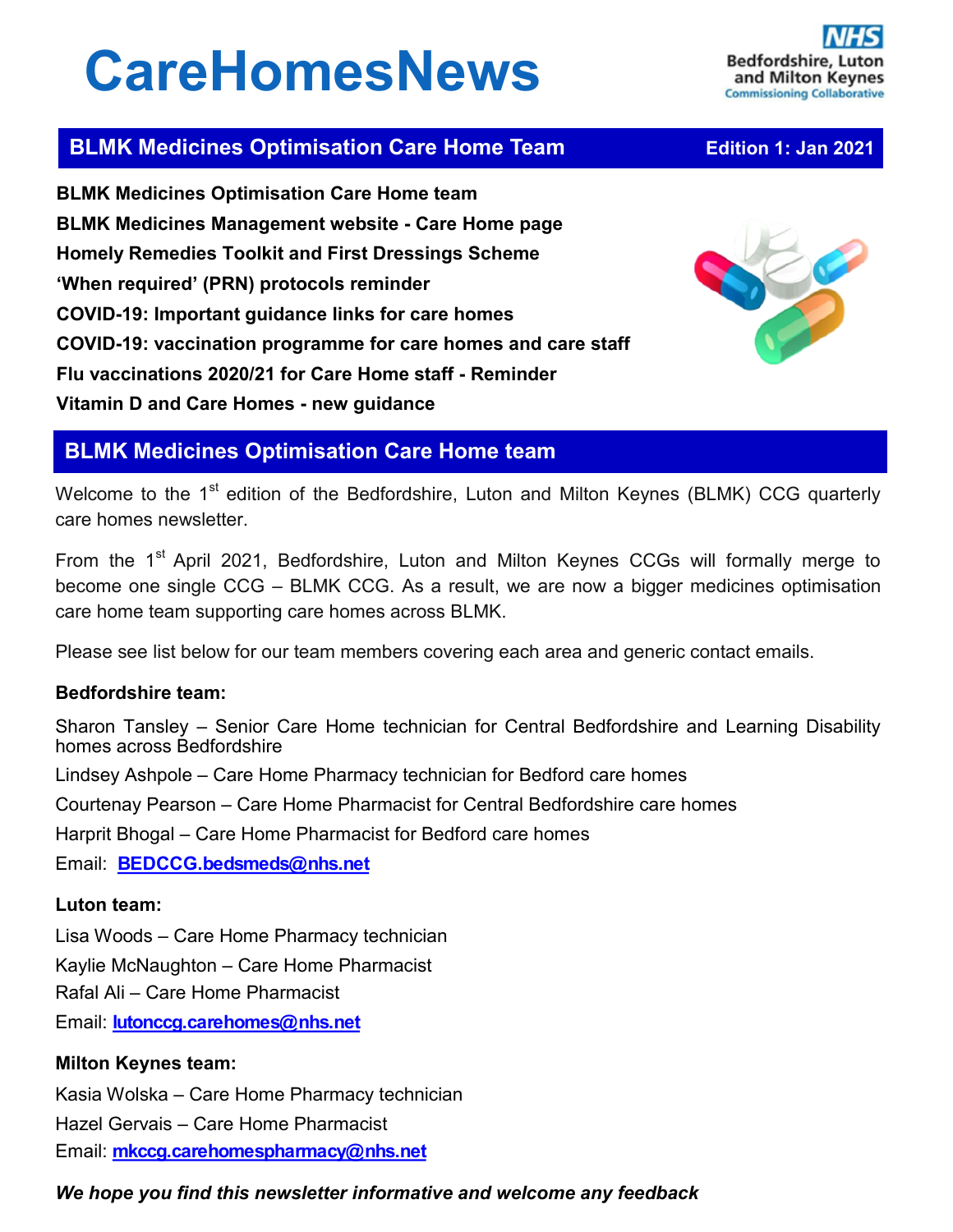# **BLMK Medicines Management website - Care Home page**

The Medicines Optimisation team for BLMK have launched its new website (link below):

## **[BLMK Medicines Management website](https://medicines.blmkccg.nhs.uk/) - <https://medicines.blmkccg.nhs.uk/>**

This website has a link to the **'Care Home' page (purple box)** which includes care home guidance documents such as:

- Homely remedies toolkit and First Dressings scheme guidance
- Covert administration guidance
- 'PRN' guidance
- Care home newsletters
- Bulk Prescribing guidance

This website has replaced the 'GP Ref' website.

Please visit the **'Care Homes'** page shown as circled



## **Homely Remedies Toolkit and First Dressings Scheme**

The Homely Remedies toolkit, previously specific to Bedfordshire CCG, has been reviewed and approved for use across care homes in Bedfordshire, Luton and Milton Keynes (BLMK) (see main changes below). The new toolkit has been attached with this newsletter and is also available to view and download via the Care Home page on the BLMK Medicines Management website: [https://medicines.blmkccg.nhs.uk/categories/care](https://medicines.blmkccg.nhs.uk/categories/care-homes/)-homes/

A homely remedy is a medicinal preparation used to treat minor ailments, which can be bought over the counter and does not require a prescription. These 'homely remedy' products can be kept in a care home to allow access to products which would commonly be available in any household.

Many of you may already have homely remedies in place in your care home. However, for those care homes that do not currently keep homely remedies, it may be prudent to postpone implementation of any new initiatives to a less busy time and when it is more convenient for the care home.

This toolkit can be used as a template for care homes to use and adapt, and as long as the CCG approved list of products are stocked the care homes are not required to write to each resident's GP for the homely remedies to be 'approved' or 'signed off' for use.

#### **Main changes to note:**

- The toolkit is now for **use across BLMK Care homes** (previously Bedfordshire care homes only)
- **Flowcharts to support decision making** for minor ailments have been incorporated in the toolkit (previously separate document)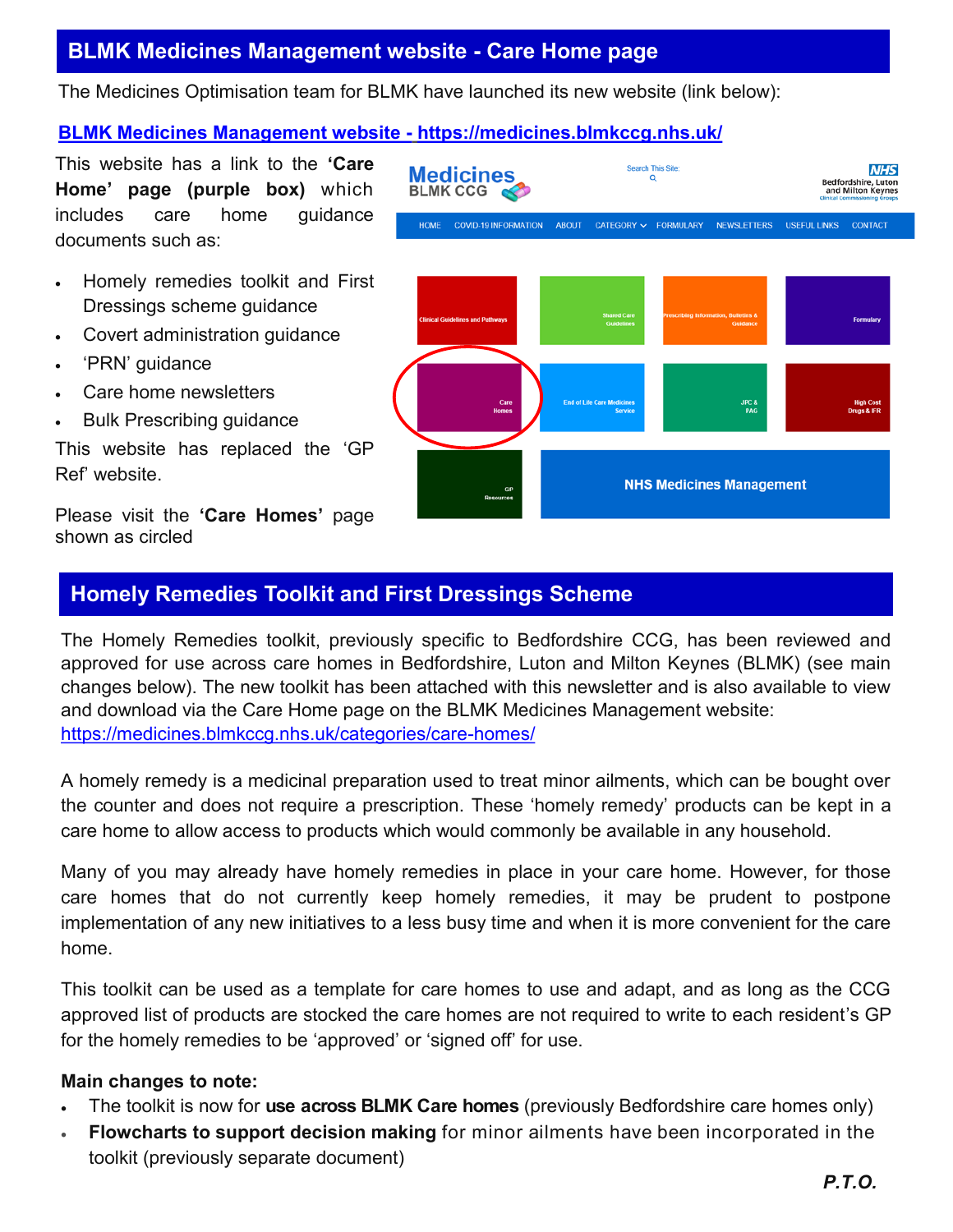- **Loperamide capsules have been removed** in line with the Regional Medicines Optimisation Committee (RMOC) template policy, however oral rehydration sachets still remain in place for management of diarrhoea.
- Homely Dressings for use in Nursing homes page has been removed from the main toolkit, but is now a **separate guidance document entitled 'First Dressings Scheme for use within Nursing Homes'**. This is a list of stock dressings (in line with the Bedfordshire & Luton CCGs JPC Wound formulary) that nursing homes can keep to be used as a 'first dressing'. These are purchased and stocked by the home in the same way as homely remedies and the same policies and procedures apply to use and record keeping. This guidance has been attached with this newsletter, but can also be found on the Care Home page on the BLMK Medicines Management website.

Information on the Homely Remedies Toolkit and First Dressing Scheme guidance has been disseminated to other relevant stakeholders (e.g. Primary Care Networks and GPs, local councils, community pharmacists etc.).

*If you have any questions or concerns, please contact the relevant team member for your area via the email address provided on page 1.* 

**'When Required' (PRN) protocols - reminder** 

'When required' or 'PRN' medicines are usually prescribed and administered when a resident presents with an intermittent or short-term condition and they are not intended to be given as a regular daily dose. They are not confined to the times of the medicines round and should be administered when the resident requests or requires them.

The use of a protocol or template for an individual 'PRN' prescribed medicine is recommended to support with safe administration.

Reminder to staff: **It is not a legal requirement for a GP or any other prescriber to sign a 'PRN' protocol or template.** However, it is important that a prescription for a 'PRN' medication has the relevant dosage information, and staff are aware of what the medication is for, when it should be given and what effect to expect. If there is any uncertainty or confusion about how to give the medicine this should be checked with the prescriber.

## **COVID-19 - Important guidance links for care homes**

During these challenging times we are conscious that guidance is constantly changing and you may be receiving a lot of information from various sources. For this reason we have produced links (below) to a few of the key guidance documents, many of which have been recently updated:

**Coronovirus (COVID-[19\): admission and care of people in a care homes](https://www.gov.uk/government/publications/coronavirus-covid-19-admission-and-care-of-people-in-care-homes)**

**British Geriatric Society – [Guidance on managing the Covid](https://www.bgs.org.uk/resources/covid-19-managing-the-covid-19-pandemic-in-care-homes)-19 pandemic in care homes**

**COVID-[19: infection prevention and control \(IPC\)](https://www.gov.uk/government/publications/wuhan-novel-coronavirus-infection-prevention-and-control)**

**[Coronavirus \(COVID](https://www.gov.uk/guidance/coronavirus-covid-19-getting-tested)-19): getting tested**

**COVID-[19: how to work safely in care homes](https://www.gov.uk/government/publications/covid-19-how-to-work-safely-in-care-homes)**

**Coronavirus (COVID-[19\): adult social care action plan](https://www.gov.uk/government/publications/coronavirus-covid-19-adult-social-care-action-plan)**

**[Adult social care: our COVID](https://www.gov.uk/government/publications/adult-social-care-coronavirus-covid-19-winter-plan-2020-to-2021/adult-social-care-our-covid-19-winter-plan-2020-to-2021)-19 winter plan 2020 to 2021**

**[COVID 19 Vaccination: guide for older adults –](https://www.gov.uk/government/publications/covid-19-vaccination-guide-for-older-adults) \*new \***

**[COVID 19 Vaccination: guide for healthcare workers](https://www.gov.uk/government/publications/covid-19-vaccination-guide-for-healthcare-workers/covid-19-vaccination-guide-for-healthcare-workers) - \*new\***

**COVID -[19 Vaccination easy read leaflet](https://assets.publishing.service.gov.uk/government/uploads/system/uploads/attachment_data/file/951000/PHE_11843_Covid-19_Easy-read_leaflet.pdf) - \*new\***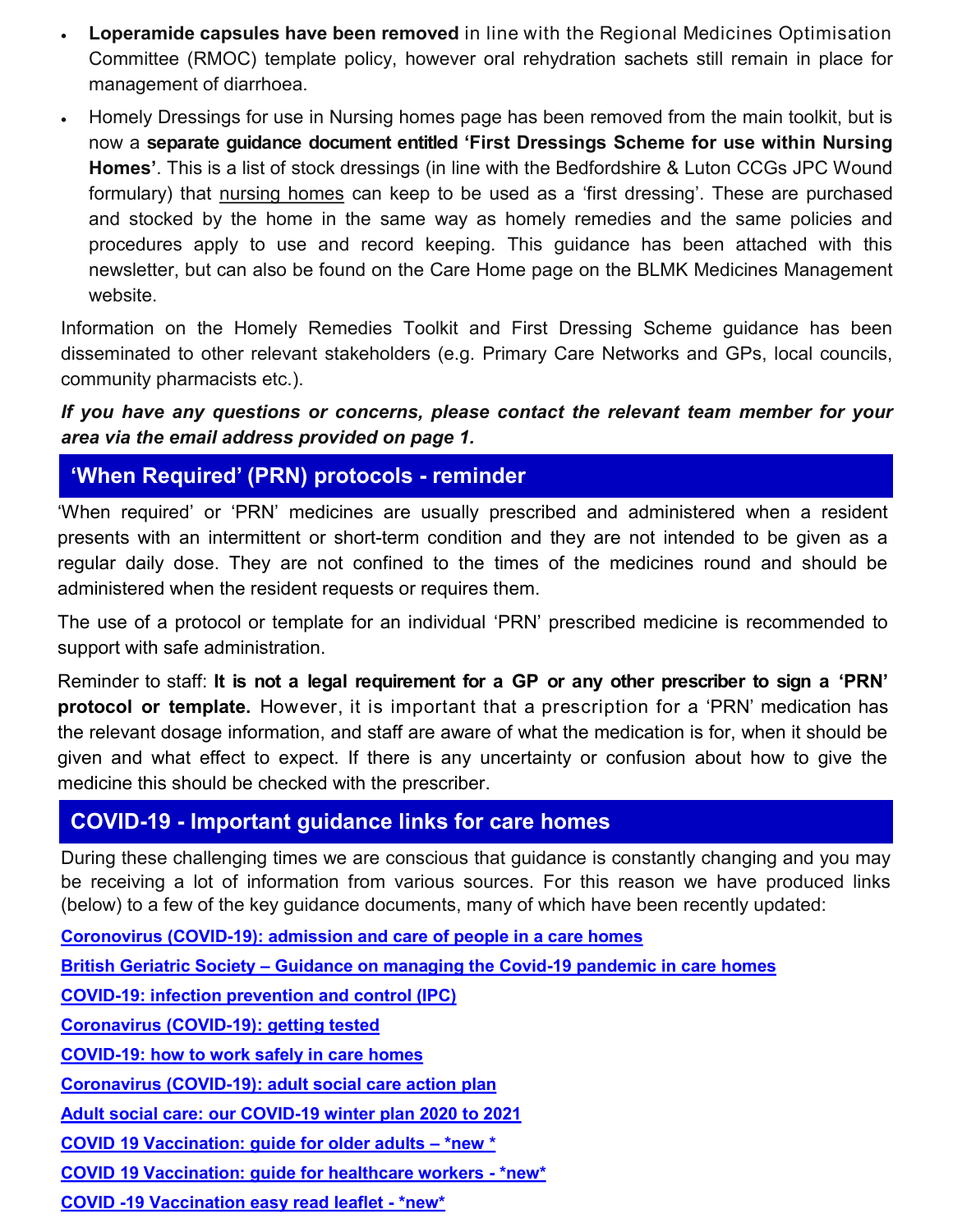## **COVID - 19: vaccination programme for care homes and care staff**

The NHS has started to roll out the largest vaccination programme in British history and is currently offering COVID-19 vaccinations to people most at risk from serious illness or death from COVID-19. Currently three vaccines have been approved for use in the UK and have met the strict current standards of safety, quality and effectiveness set out by the independent Medicines and Healthcare products Regulatory Agency (MHRA). The first COVID-19 vaccine (Pfizer/BioNTech) rollout began on 8 December 2020 and the second vaccine, Oxford University/AstraZeneca, in early January 2021. A third Covid vaccine, Moderna was approved by the MHRA in January. Other vaccines are being developed but they will only be available on the NHS once they have been thoroughly tested to make sure they are safe and effective.

Both the Pfizer and AstraZeneca vaccines require **two doses** to provide longer lasting protection. To ensure as many people are vaccinated as quickly as possible with the first dose, and get at least a good level of immunity, the Department for Health and Social Care advise that the second dose of the vaccines should be scheduled up to 12 weeks after the first. The advice from the Joint Committee for Vaccination and Immunisation (JCVI) is that **resident's in care homes for older adults and their carers are within the highest priority groups** for vaccination.

There is clear evidence that those living in residential care homes for older adults have been disproportionately affected by COVID-19 as they have had a high risk of exposure to infection and are at higher clinical risk of severe disease and death.

Staff working in care homes are at much higher risk of repeated exposure to COVID-19 and can have COVID-19 without any symptoms and pass it on to family, friends and residents, many of whom may be at increased risk from coronavirus.

## **We strongly encourage all staff and residents to receive the vaccine as soon as it becomes available to them. If you have any concerns about the vaccine please seek advice from a healthcare professional for more information and guidance.**

Remember that the vaccination is not a substitute for measures on social distancing, PPE and hand hygiene. To continue to protect yourself, your residents, family, friends and colleagues you should follow the current guidance at: **Coronavirus (COVID-[19\): guidance and support](https://www.gov.uk/coronavirus) - GOV.UK [\(www.gov.uk\)](https://www.gov.uk/coronavirus)**

## **Flu vaccinations for Care Home staff 2020/21 - Reminder**

We would like to remind you that the national flu immunisation programme is still ongoing and **all health and social care workers who are in direct contact with care home residents are eligible for a free NHS flu vaccination.** For people in 'at-risk' groups, such as those aged 65 or over or with an underlying health condition, flu can be a serious disease and can cause death.

Engagement of all health and social care staff in the flu immunisation programme is absolutely essential to protect vulnerable care home residents and support the health and resilience of our workforce in care homes. This is true every year, but is particularly important this year, as COVID-19 is still in circulation.

Care home staff can receive the free NHS flu vaccination via their GP surgery or a local community pharmacy offering the flu vaccination service. We would advise staff to take some form of identification to prove their eligibility for vaccination; this could be an ID badge, a letter from their employer or a recent payslip.

## **We encourage all care home staff to receive their free flu vaccination as soon as possible.**